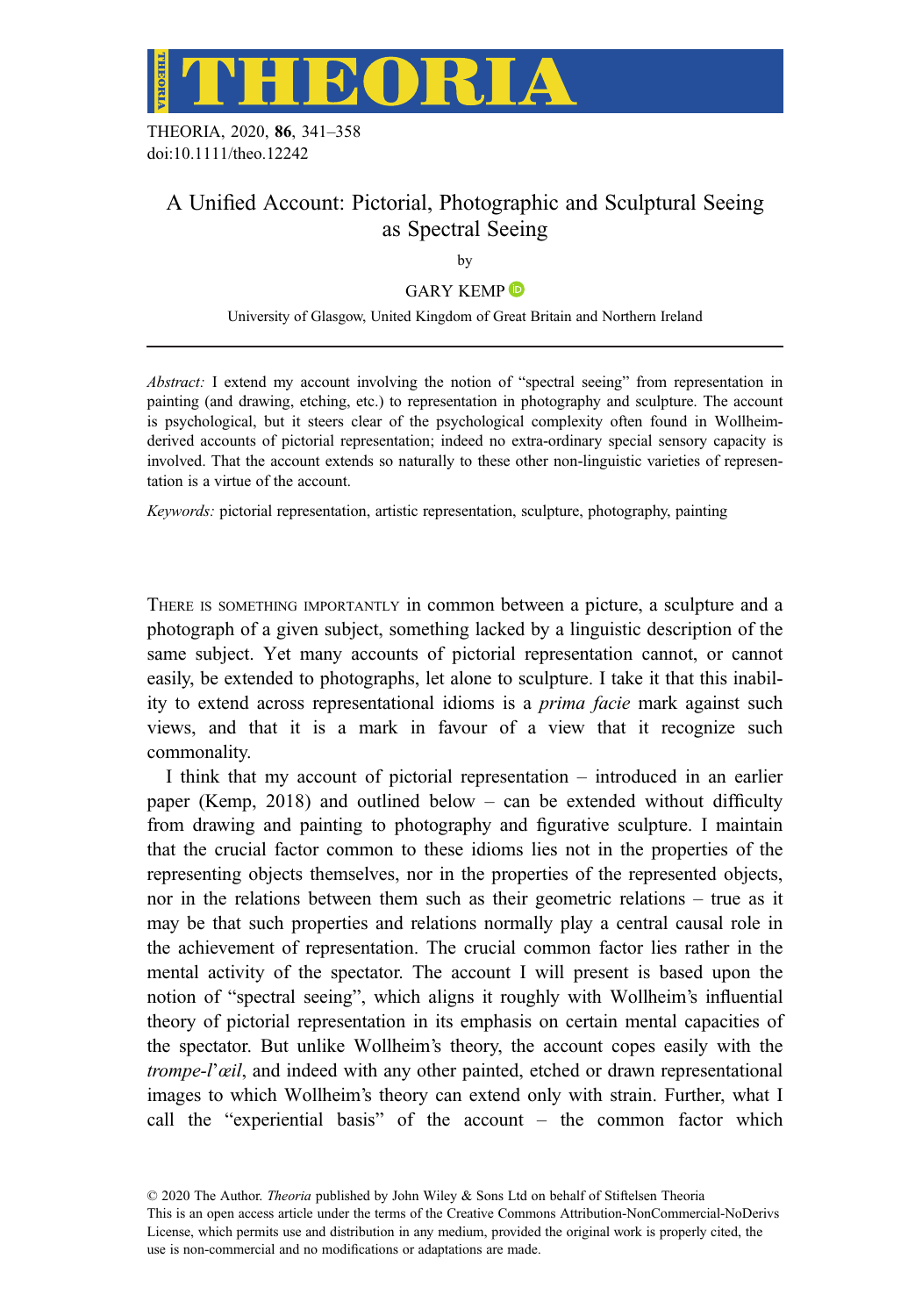incorporates spectral seeing – copes equally and unchanged not only with photorealism and hyper-realism, but with photography. And unlike Wollheim's theory – and unlike many other theories of pictorial representation – the account copes naturally with figurative sculpture, of both the relief and the in-the-round variety.

In section 1, after briefly explaining the principal shortcoming of Wollheim's view, I introduce the notion of spectral seeing and the corresponding notion of pictorial representation, and stress that even if it no longer figures in the very definition of pictorial representation, ample room remains for that deeply captivating but ultimately problematic feature of Wollheim's account, the notion of "twofolded seeing". Otherwise, I will proceed with only brief remarks and a few comments in the notes comparing other views.<sup>1</sup> In section 2 I extend the account to photographs and figurative sculpture, commenting on points of conflict and points of agreement with certain other views of these subjects which have appeared in the recent literature. I shall call this more general outcome an account of "depiction" for short ("non-verbal depiction" for long; I am perhaps stretching the word from its use in the philosophical literature for "pictorial depiction"). I conclude with brief remarks on the possible extension of the view to film, video and drama.

## 1. Spectral Seeing and Pictorial Representation

An account of pictorial representation in terms of spectral seeing, like Wollheim's account, is a perceptual account, and in particular an experiential or psychological account which makes essential reference to human subjectivity. The view assumes that hand-made picturing cannot adequately be explained in terms of optics, perspective or the non-phenomenological sciences generally; it must be understood as a phenomenon which "passes through" the human psychology of artists and spectators, specifically through their experiential psychology or phenomenology.2 And like Wollheim's theory it rejects the idea that the notion of subjective or experienced resemblance should bear the load in an analysis of pictorial representation.<sup>3</sup>

Wollheim (1987, pp. 43–59) built his notion of "two-folded seeing" into his mature account. According to Wollheim, a surface pictorially represents a given item if and only if the artist successfully intended that the item will be "seen-in" the surface by competent spectators. The notion of "seeing-in" is in turn

<sup>1</sup> The interested reader can look at Kemp (2016a, 2016b).

<sup>2</sup> For an "objective" alternative, see Hyman (2006).

<sup>3</sup> For defences of subjective or experienced resemblance, see Hopkins (1998), Budd (1992) and Peacocke (1987). For reasons to resist it, see Wollheim (2003), Levinson (1998, p. 227) and Kemp (2016b, pp. 188–191).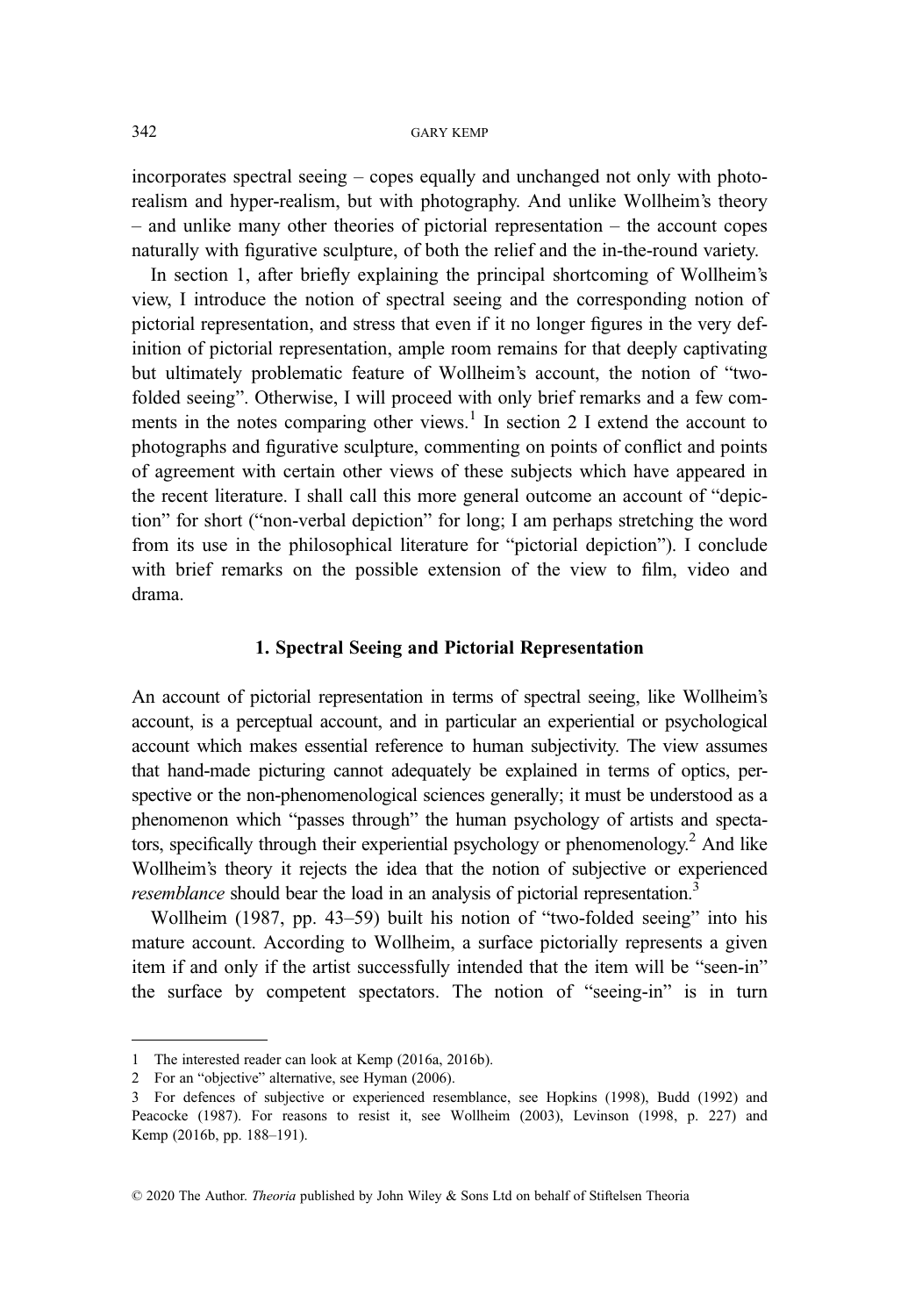explained in terms of the ability, which Wollheim maintains is phenomenologically basic, of two-folded seeing: it is a phenomenologically sui generis perceptual ability to see, for example, a canvas marked with patterns of paint – genuinely to see it, where "see" is a success-verb – while simultaneously seeing its represented content. Wollheim calls the two "folds" the "configurational" fold and the "recognitional" fold; they are not simultaneous visual experiences but two aspects of a single visual experience. The degree of dominance of one fold against the other is flexible up to a point. One can focus on one at the expense of the other, without the other's quite disappearing: one can admire the way in which the black marks of paint are arranged in Van Gogh's picture without quite losing the sense of crows against a blue sky; one can marvel at the liveliness of the eyes in a portrait by Hals while being marginally aware of the flecks of paint which give rise to them.

Wollheim's mistake, as I see it, was to cash out seeing-in as two-folded seeing: he was right to insist upon the former, but wrong to think of the latter as explaining it. A well-known problem for Wollheim's view is that for many pictures – especially those of the *trompe-l'œil* variety – it seems that one does not have a two-folded experience.<sup>4</sup> In the *trompe-l'œil* case – for example, *Letter* Rack by Edward Collier – one cannot in any sense separate one's awareness of the recognitional fold from one's awareness of the configurational fold – the depicted content from the picture's arrangement of paint or marks. Here I will assume without argument that these are representational pictures in which one can see, for example, a letter rack in the picture, yet which Wollheim's view wrongly implies are not representational pictures (or "not in his sense", but that presumably will not satisfy the reader who is not already sympathetic).

Here then is the positive account, beginning with two preliminary points. The first claims back from Wollheim a matter of terminology. Wollheim once held that an account of pictorial representation should incorporate the notion of seeing-as, referring to Wittgenstein's famous discussion (Wollheim, 1963; Wittgenstein, 2009 [1953], §§203–240). He subsequently based his account on the nearby notion of seeing-in (Wittgenstein himself used the term but only occasionally, and did not obviously think of the two terms as indicating different phenomena).<sup>5</sup> Wollheim (1980) preferred seeing-in for several reasons, the most compelling of which was that unlike seeing-as, the notion comprehends states-of-affairs as well as

<sup>4</sup> For the problem of the trompe-l'œil, see Levinson (1998), Feagin (1998) and Kemp (2018).

<sup>5</sup> In Wittgenstein (2009 [1953], Part II §193d); also in his Remarks on the Philosophy of Psychology (Wittgenstein, 1980a, p. 1042) and Remarks on the Philosophy of Psychology II, (Wittgenstein, 1980b, pp. 552, 556).

<sup>© 2020</sup> The Author. Theoria published by John Wiley & Sons Ltd on behalf of Stiftelsen Theoria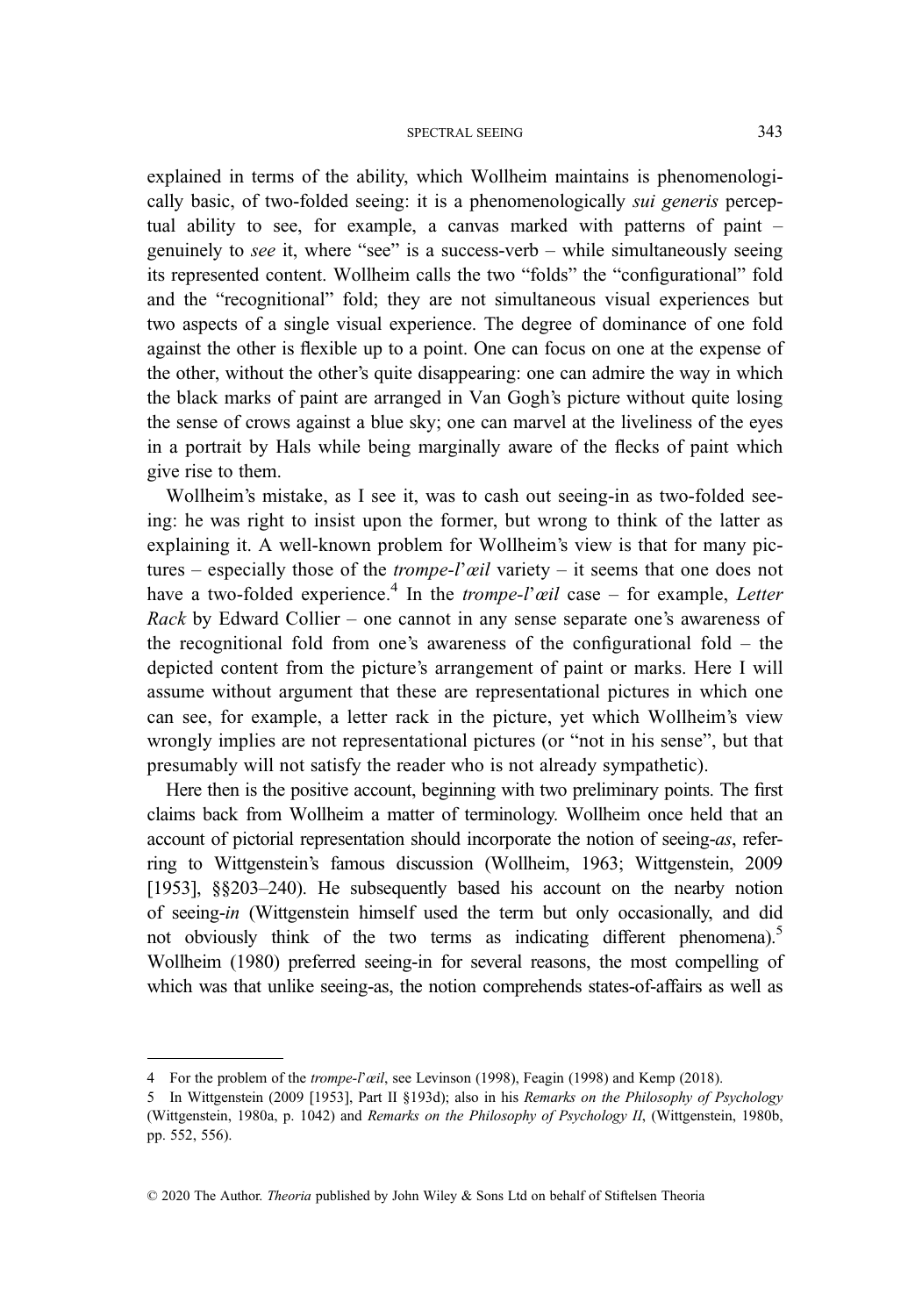individuals as suitable for representational seeing.<sup>6</sup> For example, we might describe Leonardo's pupils as being encouraged to see scenes in a wall of cracked, discoloured plaster. He also thought, rather less persuasively, that seeing-in implies two-folded seeing, whereas seeing-as does not.<sup>7</sup> But I am setting aside Wollheim's equation of seeing-in with two-folded seeing. I shall think of the difference between "seeing-as" and "seeing-in" simply as corresponding to the difference between individuals and states-of-affairs: of the notions as invoking types of perceptual activity of the same genus – for example, children looking at clouds, seeing this one as a sheep, that one as face, or seeing a dancing lady in the fire – and call them equally "aspectperception" (any sentence describing a visible state-of-affairs has a nominalization – e.g., for "A lady is dancing" we have "a dancing lady"<sup>8</sup>). I will sometimes speak of the "primary object" – for example, the cloud or the fire – and the "secondary object" – for example, an object such as a sheep, or the (nominalized) state-of-affairs such as a dancing lady. It is a basic, commonplace and universal human capacity which irrupts early in life. $9$  It is not the phenomenon of hallucination, which typically involves a serious and unusual perceptual malfunction – in standard cases the seeming to see something when there is no corresponding object in the objective environment.

The second preliminary point is that I assume with Kant (1996), McDowell (1994), Mulhall (1990) and Searle (2015) that "all seeing is seeing-as", which means, for these purposes, that attentive visual perception, for example, of an approaching dog, normally involves aspect-perception – a certain conceptual organization of the visual field, or its organization according to what Kant termed a schema.<sup>10</sup> Perceptual experience, then, is in general intentional (this is not the stronger thesis that there is no nonintentional perceptual experience). A more accurate formulation, but less one for rolling off the tongue, would be "All objectual, attentive seeing is seeing-as and all

<sup>6</sup> A third is the freedom on the part of seeing-in from the "localisation requirement" of seeing-as – "[I] f one sees x as y, then there is always some part of x (up to the whole) that one sees as y" (Wollheim, 1980, p. 211; i.e., one may point to the parts of a drawing of a dog that one sees as the dog's ears); whereas no such requirement holds if one sees in a picture that the weather is bleak.

<sup>7</sup> Wollheim (1980, p. 213) claimed that unlike seeing-as, seeing-in merely "permits" two-foldedness; but in the later "On Pictorial Representation" (Wollheim, 2001, pp. 19–20), he equates seeing-in and two-foldedness.

<sup>8</sup> In a pinch we can always use "The fact that", as in writing "The fact that the stag is about to die" for "The stag is about to die". For details, see Kemp (2016b, pp. 185–187).

<sup>9</sup> This is why I have held out against a reviewer's insistence that it is implausible to hold that when seeing a picture, one sees for example a region of paint as a woman. Although along with some others I do, as will emerge, think of the notion of seeing-in as involved in all normal perception, I continue to think of seeing-as as the right ordinary-language description of Leonardo's pupils' relation to the discolorations in the plaster, of children and their relation to clouds, and of one's relation to the blob of paint.

<sup>10</sup> For a recent defence of this view, see Agam-Segal (2019). Burge (2010) might also be mentioned, although he does not see the objects of perception as permeated by concepts; his "objectified representations" have much of the structure of singular conceptual representations, but have only "veridicality conditions" rather than truth-conditions, properly speaking.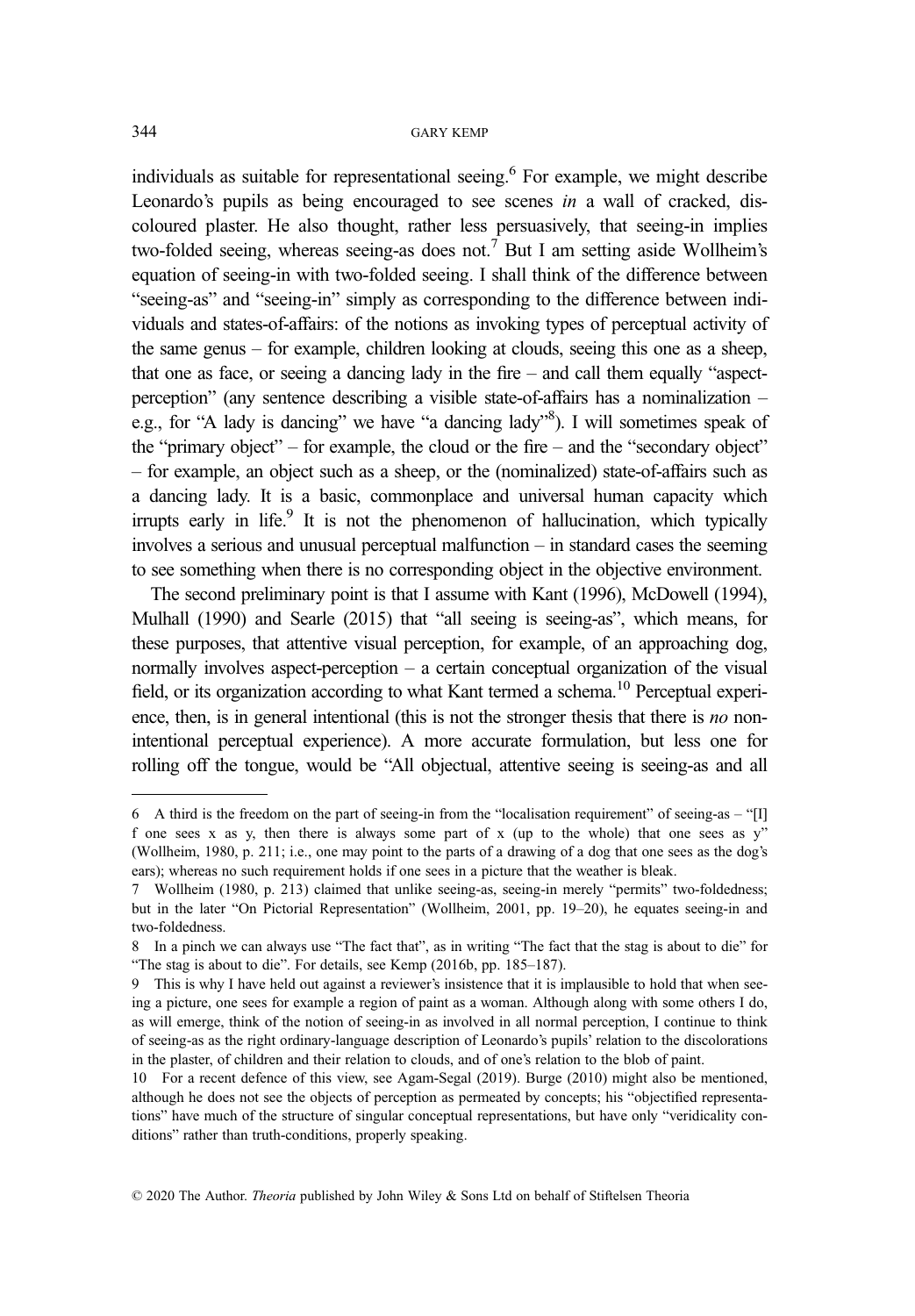attentive seeing of states-of-affairs is seeing-in"; I will employ the simpler formulation in what follows, but it is the more complicated one that I mean officially.<sup>11</sup>

As with seeing itself, the notion of spectral seeing has at its core this ordinary capacity for aspect-perception, for seeing-in or seeing-as. Suppose in midafternoon one sees, in the grass beside a rock face, what one takes initially for a sleeping fox. Upon reflection, however, one thinks it unlikely for a fox to be asleep in broad daylight. One tries seeing it as a stone, and succeeds; one tries again to see it as a fox, and succeeds; the thing can be seen in either way. After some thought, one concludes that it is not a fox but a stone. In fact, however, it was a fox, as one was surprised to learn a moment later when one saw it move. Now one is back to seeing the object as a fox.

The difference between that state, and the state when one was merely considering the hypothesis that what one was looking at was a fox, is evident. In the later state, but not in the previous state, one judged or believed something to be a fox (by "judgement" I mean the action of coming to believe, to accept, to take things as thus-and-so). This cognitive difference is not captured in terms of aspect-perception. One was seeing the self-same object as a fox in both cases; indeed one's perceptual state is relevantly the same in the two cases. The perceptual state where one is noncommittal as regards judgement, I call "non-judgemental seeing-as"; the perceptual state plus the judgement, I call "judgemental seeing-as".

In the judgemental case one is not seeing a fox in some further object; the primary object is identical to the secondary object. To see a fox involves having part of one's visual field organized in a certain manner corresponding to a fox, the effect of which on the light stimulates one in a suitable way (what is suitable will depend partly on the context in which the perception occurs).<sup>12</sup>

<sup>11</sup> Wollheim's reasoning on a related point (2003, p. 140) was well articulated by Levinson (1998, p. 227):

Though perception of resemblance, or more narrowly, structural isomorphism, between object aspects or visual fields, may be a concomitant, trigger, or consequence of seeing-in, it is not equivalent to seeing-in. Seeing-in can occur without such perceptions, and vice versa, and so there can be no identifying them. The experiences of perceiving resemblances and seeing-things-in-other-things are different, and irreducibly so; the former is inherently relational and comparative, the latter not.

I would add that aspect-perception occurs at a more basic psychological level than experienced resemblance, which presupposes the conceptual undergirding of the visual field.

<sup>12</sup> In cases of non-judgemental seeing-as such as the fox/stone case, one tries out concepts for the role, as it were, of exclusively organizing the visual information (the "sensory manifold", in Kant's terms). In other cases of non-judgemental seeing-as such as seeing a cloud as a face, two concepts are involved, corresponding to the primary object and the secondary object. I have no account of how they combine or interact, but the presence of this difficulty is common to almost any account of aspect-perception, including Wittgenstein's.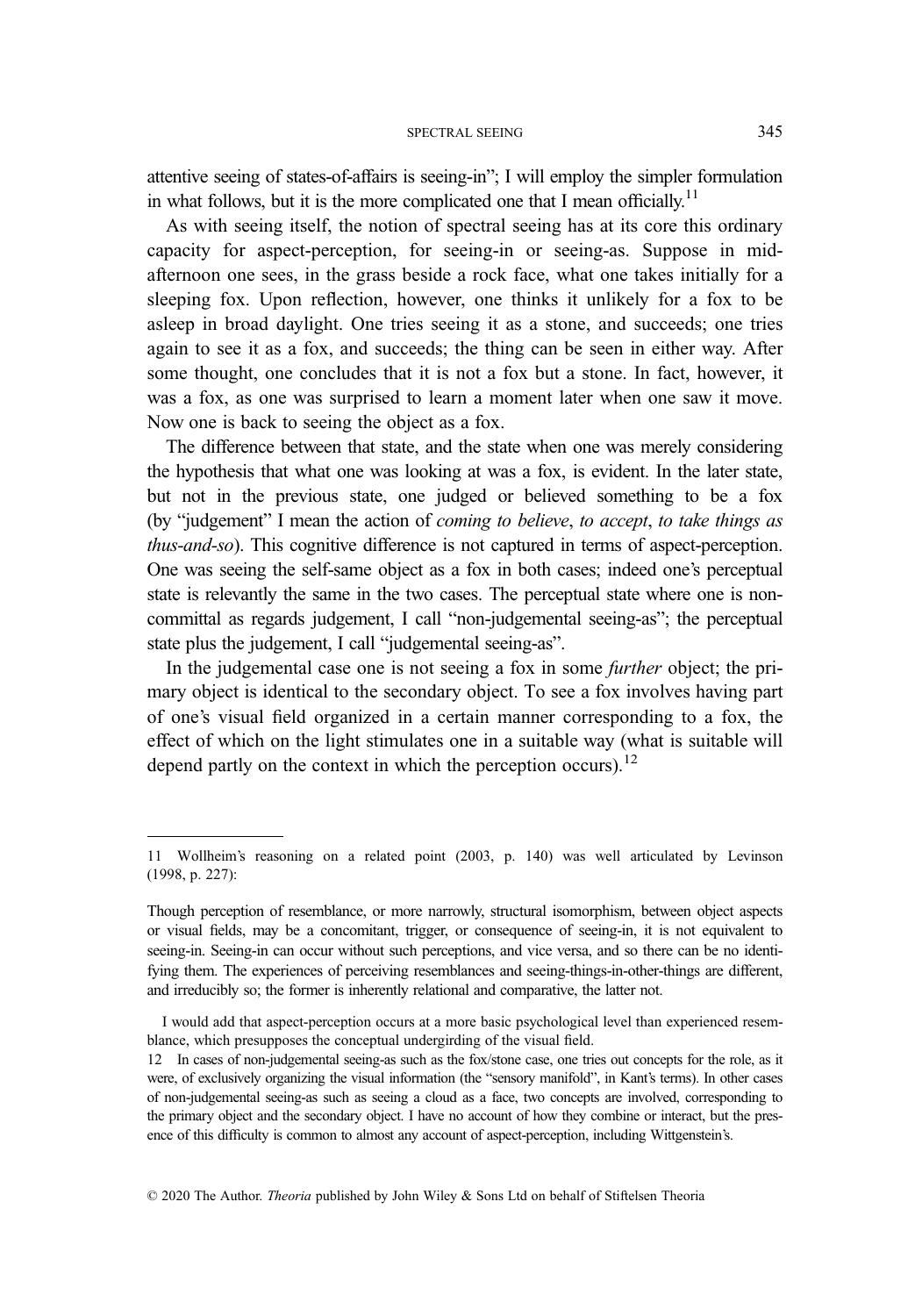Suppose further that one self-consciously and successfully undertakes to see what one now knows to be a fox as a stone (a change of story makes the case more likely: one could see the stone as a fox even if one knew the object had turned out to be a stone). A similar thing happens with Leonardo's pupils, or with children, playing at seeing clouds or distant hills as animals or faces. Now one can distinguish the primary object from the secondary object. It does not affect the point that in some cases, such as the fox/stone case, different concepts, operating on relevantly the same optical stimulus, are capable of issuing in the same appearance, whereas in others such as the duck/rabbit case, different concepts, operating on relevantly the same optical stimulus, issue in different appearances, owing to the relevant difference in schema or "gestalt".

The cloud-as-a-face, the scenes-in-the-plaster seen by Leonardo's pupils, are cases of negative judgemental aspect-perception: there is something that one sees as  $\Phi$ , but one judges (or knows) the thing *not* to be  $\Phi$  (where " $\Phi$ " takes the place of a noun; a singular term – "Henry VIII" – or a phrase involving a general term – "a man"). This is what I call "spectral" seeing (or more generally "spectral perception", as it is plausible that the notion can be extended at least to hearing and perhaps to touch). Positive judgemental aspect-perception is the normal case, whether or not it is veridical: there is something that one sees as  $\Phi$ , and one judges (or knows) the thing to be  $\Phi$ .<sup>13</sup>

Spectral seeing, observe, is not sufficient for two-folded perception: all twofolded seeing is spectral seeing, but some spectral seeing is not two-folded seeing, as in the fox/stone case (I will comment further at the end of this section).

Now with spectral seeing defined, one might expect a definition of pictorial representation as follows (using "item" throughout for "individual or state-ofaffairs, or type of individual or state-of-affairs"): a hand-marked surface pictorially represents an item if and only if the artist successfully intended that the competent spectator will spectrally see the item when he or she views the surface. This delivers the result that one typically sees the region of paint as a woman but knows that the region of paint is not a woman. It also accords with the idea that although one is not wrong to say "A woman!" in response to "What is that?", the speech-act is more strictly one of reporting what one sees in the picture, not simply that of reporting what is literally before one.

But it does not quite bring the spectator into close enough contact with the artist. If, concerning a certain mark on the wall, an arachnophobe, well aware of her

<sup>13</sup> The fact that the term for the secondary object occurs at a certain position within the scope of the attitude-verb "sees-as" or "sees-in" obviates any worry that the term may fail of reference. One can see something as a unicorn or as Pegasus as sure as one can believe that there are unicorns or that Pegasus exists. The latter has of course been explained in various ways by philosophers, most visibly by Frege and Russell.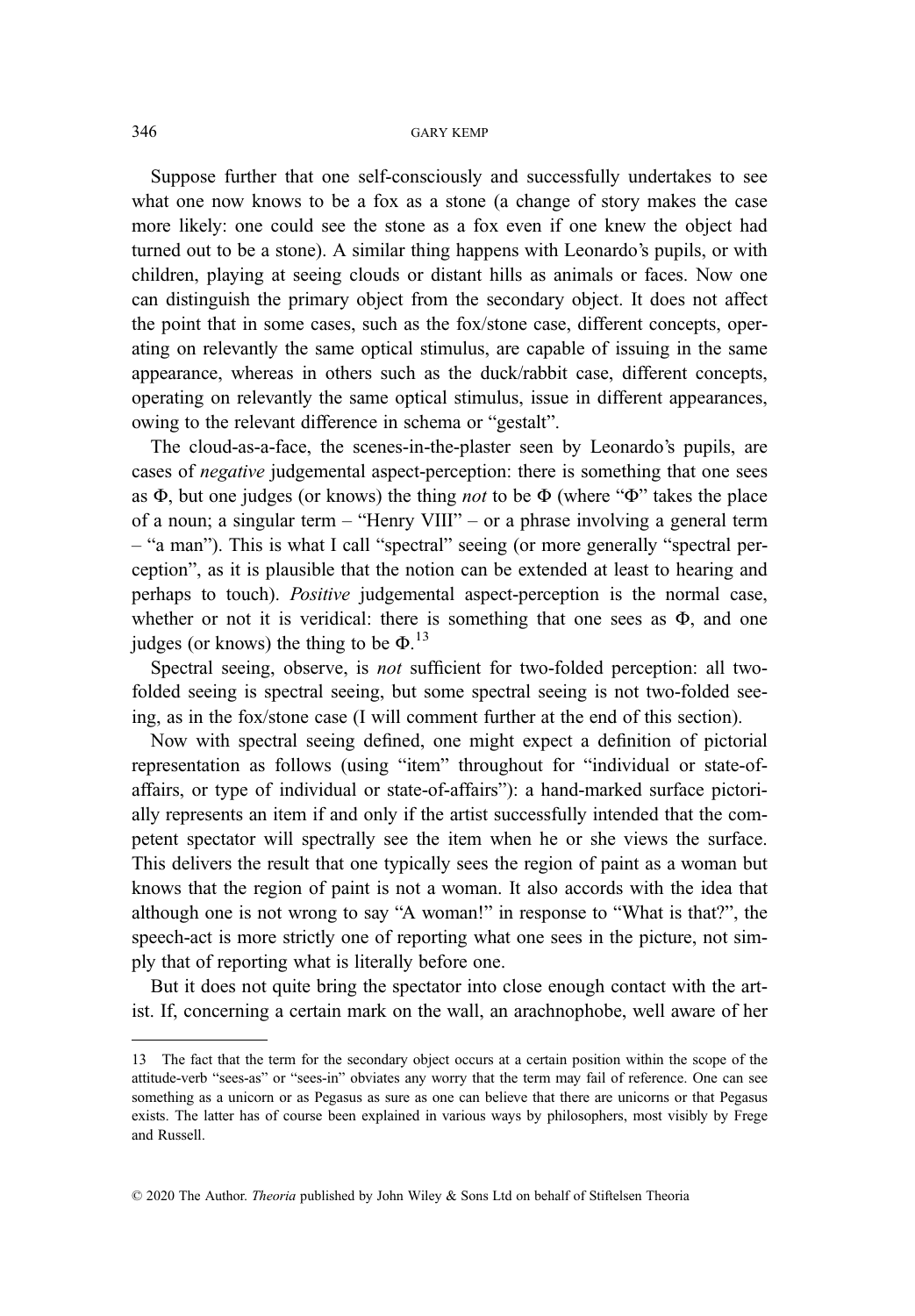tendency falsely to see spiders, assumed the spider-like appearance were not a spider but sismply a mark on the wall – but in fact, unbeknownst to her, the mark had been put there by her mischievous younger brother using a marker – it would be a case of spectral seeing, with the brother playing the role of artist, but it would not qualify the case as one of pictorial representation. The spectator must be aware that what he or she is viewing was intended as a pictorial representation for the experience to count. Thus I add a certain Gricean reflexive belief: that the spectral seeing – negative judgemental seeing-as – occurs because one knows (however inarticulately) that one is viewing something that was intended to give rise to spectral seeing of the object.

Thus an initial definition: $14$ 

A hand-marked surface is a picture of an item if and only if:

- (1) competent spectators have an experience of spectral seeing of the item when viewing the hand-marked surface;
- (2) the hand-marked surface was produced with the intention that they should do so;
- (3) they are (at least implicitly) aware that they have the experience because they are viewing a hand-marked surface that satisfies (2).

The term "hand-marked surface" is rough but serviceable enough; drawing, painting, etching and the like are included but not photographs. By "competent spectator" I include among other things the requirement that he or she be viewing the object from an adequate angle.

Here is the promised further comment. The definition copes with Wollheimfriendly pictures – Titian (especially late Titian), Rubens, Hals, Manet, Van Gogh, Cézanne, Klee, Picasso, de Kooning, cartoons, children's drawings and so on – but also copes with Wollheim-resistant pictures – not only pictures of the *trompe-l'œil* variety by Collier and de Barde which are often cited as counterexamples and which Wollheim (1987, p. 62) freely admits are not pictorial representations in his sense, but also pictures at the "realistic" end of the rough scale ranging from stick-figure

<sup>14</sup> A referee points out that according to this definition, the Müller–Lyer diagram can be used as a picture of uneven lines. I accept the point, but I see it only as a non-central if mildly surprising implication. It is highly abstract, depicting not the lines – the lines are literally there – but only a single property of the lines. Perhaps the most similar to my view is the view of Voltolini (2013, 2015). The view is both compelling and complex; there are I think two especially pertinent differences, aside from Voltolini's semiotic elements: (1) He does not accept that all normal, attentive seeing is seeing-as, and follows Wittgenstein in dividing cases of aspect-perception into the conceptual variety and what he calls "organizational" seeing-as (the latter is more or less what Wittgenstein calls "optical" seeing-as). (2) Voltolini accepts that all pictorial seeing is two-folded (but alters Wollheim's account of two-foldedness: the configurational fold is itself one of organizational seeing-as, which grounds the representational fold as an experience of illusory seeing-as).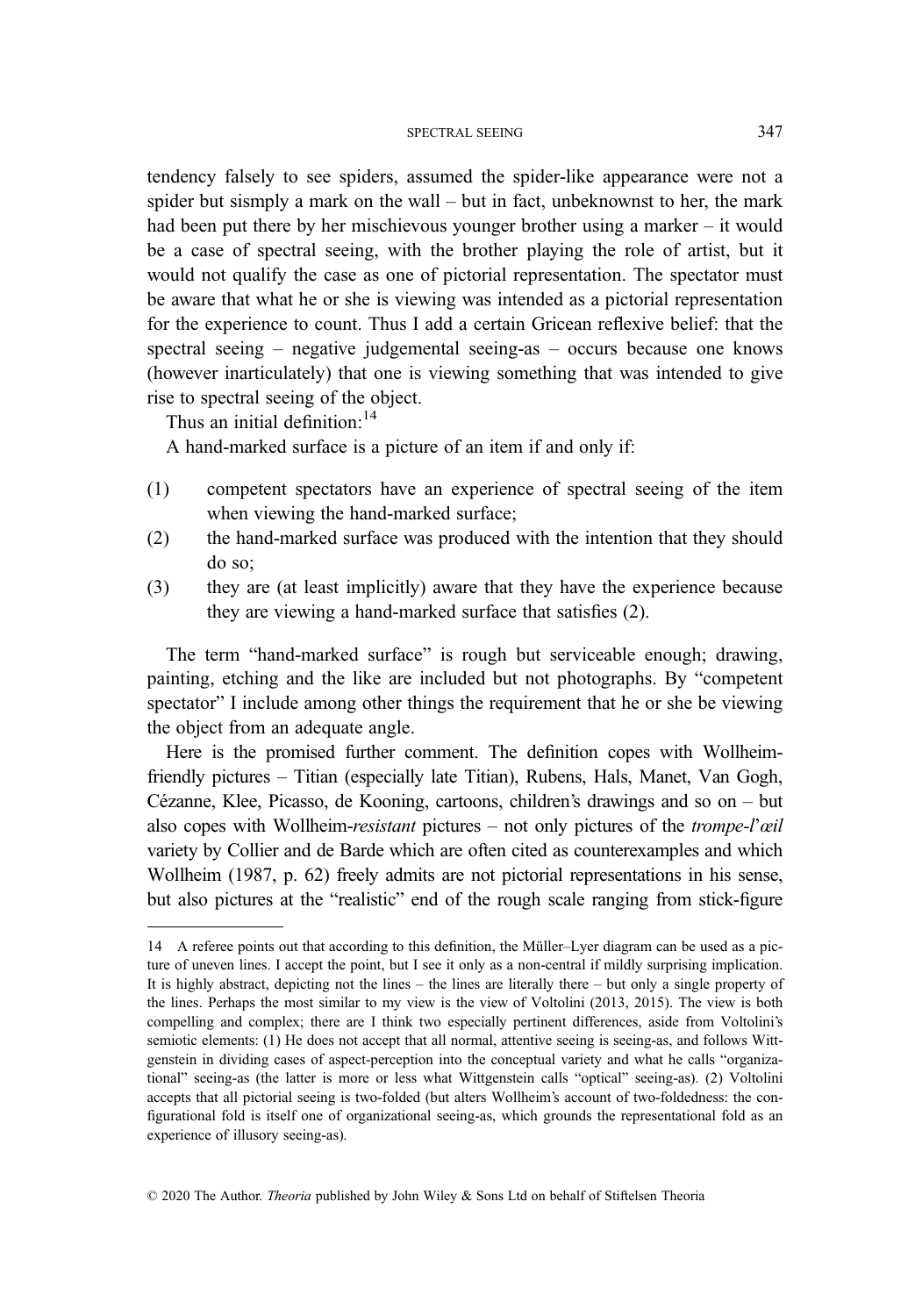drawings to Cubism, to naturalistic pictures by Delacroix and Chardin, to photorealism and hyper-realism, which in my view Wollheim's account struggles with. Knowing experience of a *trompe-l'œil* – where one looks at the picture knowing full well that one is seeing, for example, a painted rendition of a letter rack and not a real letter rack – is straightforwardly a case of spectral seeing of a letter rack, and therefore a straightforward case of pictorial experience.15 But Wollheim's idea of two-folded perception is by no means simply erased: it figures no more in the very definition of depiction, but it will be retained in a more articulate account of the experience of those pictures in which it is active, of Wollheim-friendly pictures. Of such pictures, two-folded seeing might be characterized as a form which spectral seeing takes, as a further elaboration of it in these cases. A picture's susceptibility to it is largely a matter of degree, one that roughly tracks the picture's location on the just-mentioned scale (see Kemp, 2018, pp. 440–447).

The experiential basis of pictorial representation is spectral seeing, which is defined as negative judgemental aspect-perception. Such an account is similar to but differs crucially from "Gombrichean" accounts (e.g., Lopes, 2005; Newall,  $2011$ ).<sup>16</sup> According to such accounts, the experiential basis of seeing a normal picture as a picture involves two perceptual components: the visual experience of a painted, drawn or etched surface, and a concomitant visual experience "as-of" its subject, glossed as "seeming to see" it (this latter notion of "as-of" the object is said to align the accounts with Gombrich's "illusionist" view). In the more anomalous cases such as the *trompe-l'œil*, the first component is absent; thus one seems to see the subject and indeed is tempted to believe that the subject is before one (Gombricheans thus bifurcate the experience of pictures, somewhat as Wollheim does). But on my view, in a knowing experience of the *trompe-l'œil*, one is not usually tempted to believe the subject is really there, any more than that there is a real man in the rock formation the Old Man of Stoer. A related difference is that according to Gombrichean accounts, the visual experience as-of the subject does not explicitly involve the cognitive element that spectral seeing does. But the main difference is simply the presence of two perceptual

<sup>15</sup> For cases where one is duped by the *trompe-l'œil* – where one fails to see the picture for what it is – see Feagin (1998).

<sup>16</sup> My account does not involve the mistake which Wollheim finds in Gombrich, namely of holding it impossible to see the configurational properties of a picture while simultaneously seeing the represented objects. According to Wollheim, Gombrich wrongly inferred, from the impossibility of simultaneously seeing the duck and the rabbit, the impossibility of simultaneously seeing the duck and seeing the configurational properties. These later "Gombrichean" figures do not make this mistake either, so perversely Gombrich is not Gombrichean, according to Hopkins (2012b); see Hopkins for further criticism of Lopes, Newall and also of Kulvici (2009). Wilson (1982) argues that contra Wollheim, Gombrich made no such inference, that he did not think of the two states as mutually exclusive; for a detailed discussion, see Briscoe (2018).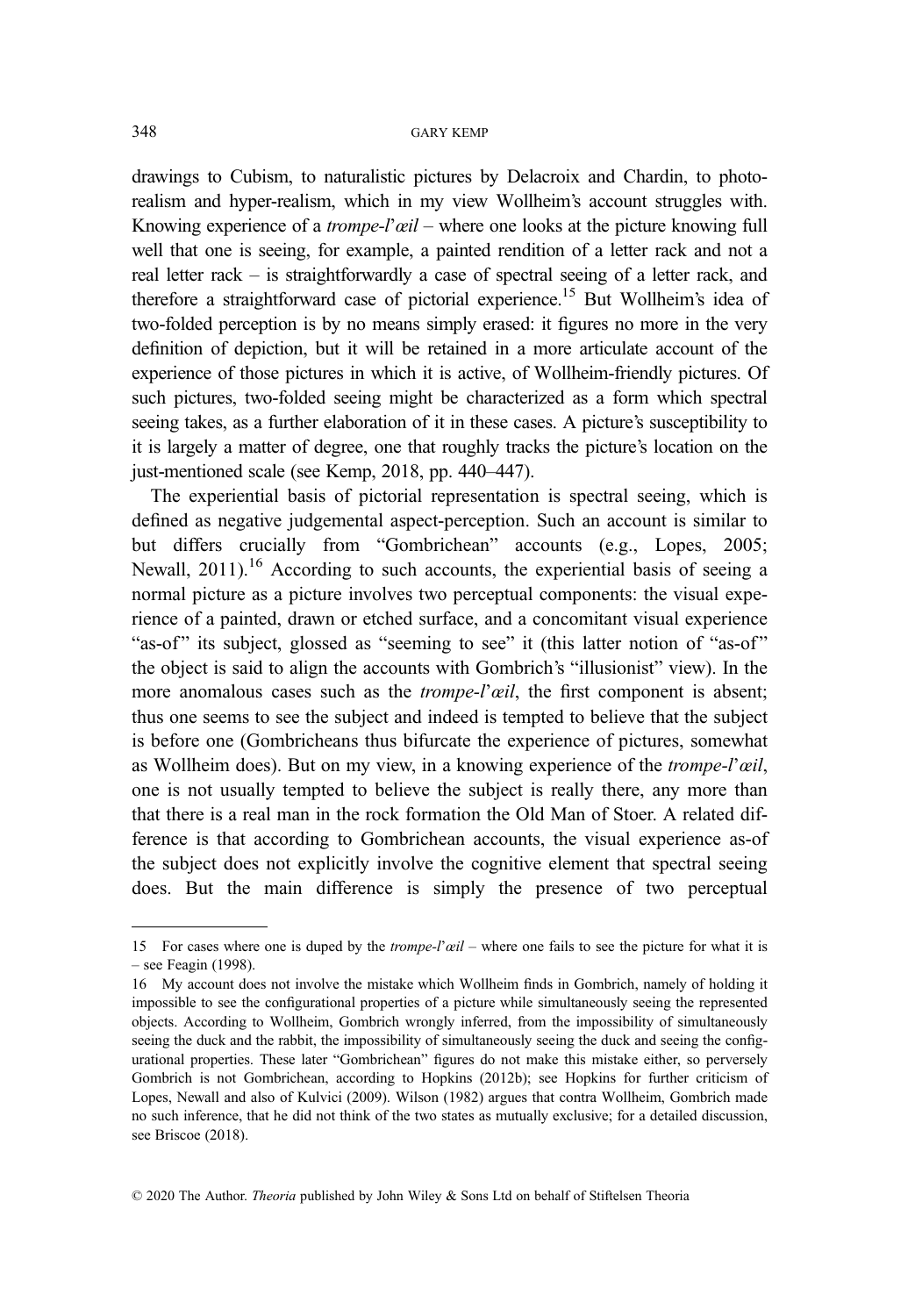components: as in the last paragraph many pictures may involve two components, but on my view that is logically quite immaterial to their status of being pictures, to the definition of picture-hood. $17$ 

## 2. Photography and Sculpture

## 2.1 Photographs

An obvious and relevant difference between drawings and photography is that unlike the former, the latter are mechanically produced (see Scruton, 1981). Indeed it perchance happens that a photograph is taken by sheer accident, as when a dog steps on a camera. I assume then that the following is roughly true: except in anomalous cases, what an image photographically produced is an image is whatever happened to be in front of the camera the moment the shutter was snapped, irrespective of any intentions that might have been had at that moment.<sup>18</sup> But merely dropping the requirement in the above definition that the marked surface be produced by hand would still imply, absurdly, that photographs are not pictures, owing to clauses (2) and (3).

However, the definition can easily be modified to include them. Photographs are produced by cameras, devices designed to produce images of whatever interacts with them in a certain way. Cameras are artefacts, and the presence of a camera in a certain place in the causal chain terminating in the photograph shows that the process is quite different from the production of a purely natural image such as a footprint. The relation of design or function plays a role in photographs analogous to that of intention in drawing or painting. In particular, it plays the role at one remove: a photograph need not be produced with the intention to be an image of an item in order to be a photograph of the item, but it must be produced by a device made with the intention that it produce images of the items before its lens (at a certain distance before the lens, but this will be left tacit).

What has to change in the definition is not the experiential basis of the picturing relation, but, primarily, clause (2), what in Wollheim's terms is the "standard of correctness" (see Hopkins, 1998, pp. 72–77). Thus an emended definition (with the term "marked surface" replacing "hand-marked surface"):

A marked surface is a picture of an item if and only if:

<sup>17</sup> Largely because I have consigned two-folded seeing to a mere contingent feature of pictorial representation, I will not discuss the phenomenon of "inflection", which is the apparent fact that the two folds may interact in such a way that content is generated which is not present in either of the two folds individually; as in Podro (1998), Kulvici (2009) and Hopkins (2010a). Nor will I discuss further elaborations of two-folded seeing such as that found in Nanay (2018).

<sup>18</sup> Are there not straightforward exceptions to this – for example, isn't a photograph of a man dressed up as Santa Claus not one of Santa Claus? Here I will set aside such cases; see Atencia-Linares (2012).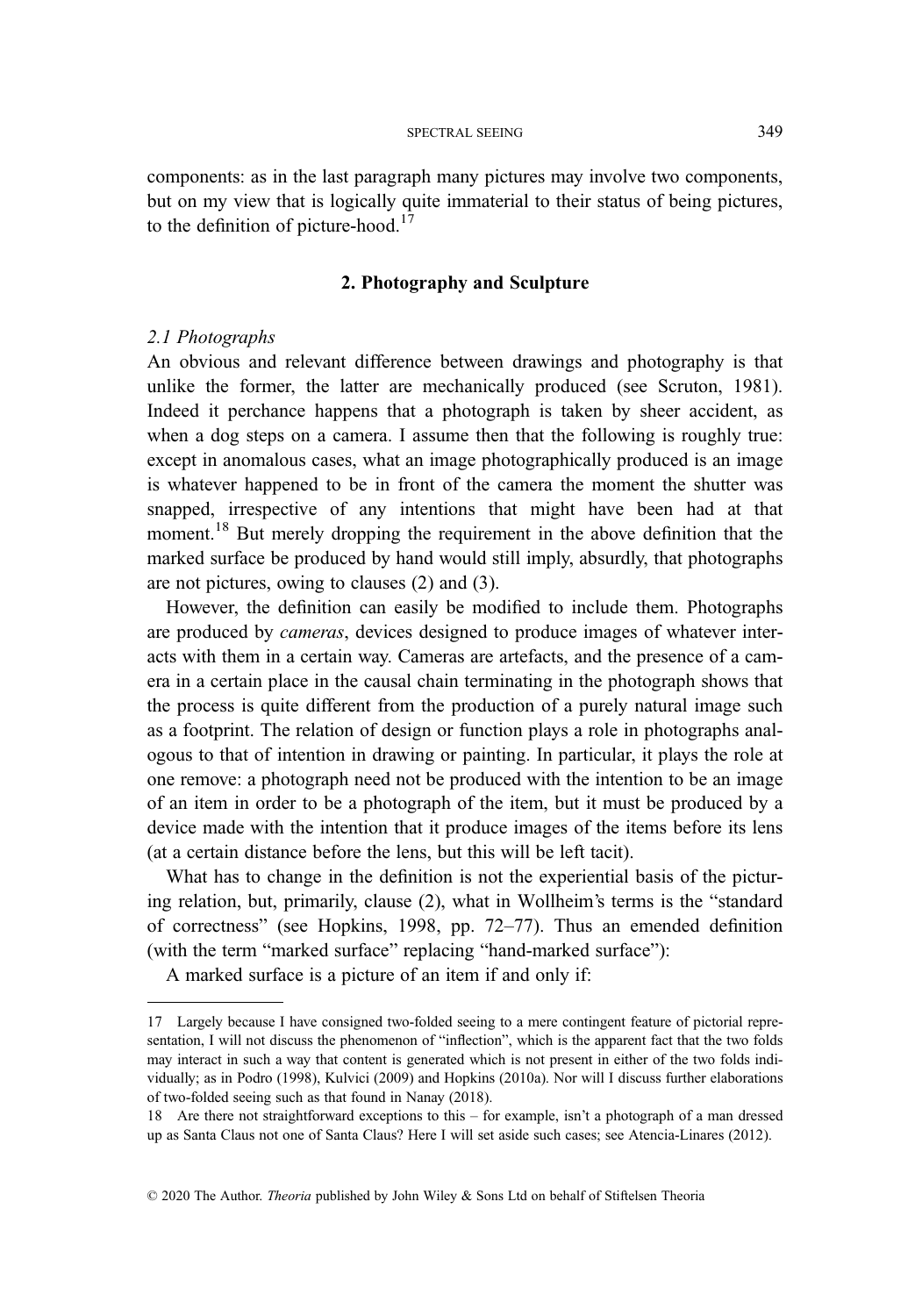(1) competent spectators have an experience of spectrally seeing the item when viewing the marked surface, and

either

(2a) the item was before a camera at the time its shutter was snapped, which resulted in the marked surface being produced;

or

(2b) the marked surface was produced by hand-marking with the intention that competent spectators should have an experience of spectrally seeing the item and (3b) they are (at least implicitly) aware that they have the experience because they are viewing a marked surface that satisfies (2b).

Condition (1) implies that a photograph may fail: if competent spectators cannot spectrally see the item that was before the camera when viewing the photograph, despite their having good eyes, viewing the photograph in adequate light and so on, then what would have been a picture of the item will not be  $-$  it can be a photograph but will not be a photograph of the item – perhaps because there was insufficient light for taking a photograph, because something stood between the camera and the item at the moment the shutter was snapped, or some outright malfunction of the camera took place, the item may not have "come out" in the photograph, despite satisfying condition (2a). This is the right result, for cameras are indeed made for certain human purposes; a strictly causal definition of photography would fail to pick out the intuitive extension of "x is a photograph of y".

A photograph may also fail to be a picture of anything recognizable due to the deliberate interference of the photographer, as in the case of certain artistic photographs. Condition (1) is doing the experiential work: it does not matter how warped or otherwise anomalous the image is, if competent spectators can see the item in the image then it passes the experiential test for picturing the item.<sup>19</sup>

(2a) renders the view consistent with the distinctive epistemological value apparently possessed by photographs, for it requires that the object was recognizably before the camera at the crucial moment (e.g., Abell, 2010a; Hopkins, 2012a). And if one does not realize that what one is looking at is a photograph, one fails to exploit the epistemological value of the photograph. But if one does know that one is looking at a photograph, then one knows that the object spectrally seen was in fact before the lens at the moment the shutter was snapped.

However, (1) might seem to be in some tension with Walton's celebrated thesis that photographs are "transparent". It might be said that on the present view one

<sup>19</sup> So there is no difficulty represented by fisheye lenses and the like considered in Kulvici (2010, pp. 28–32); for broad agreement, see Pettersson (2011, p. 187).

<sup>© 2020</sup> The Author. Theoria published by John Wiley & Sons Ltd on behalf of Stiftelsen Theoria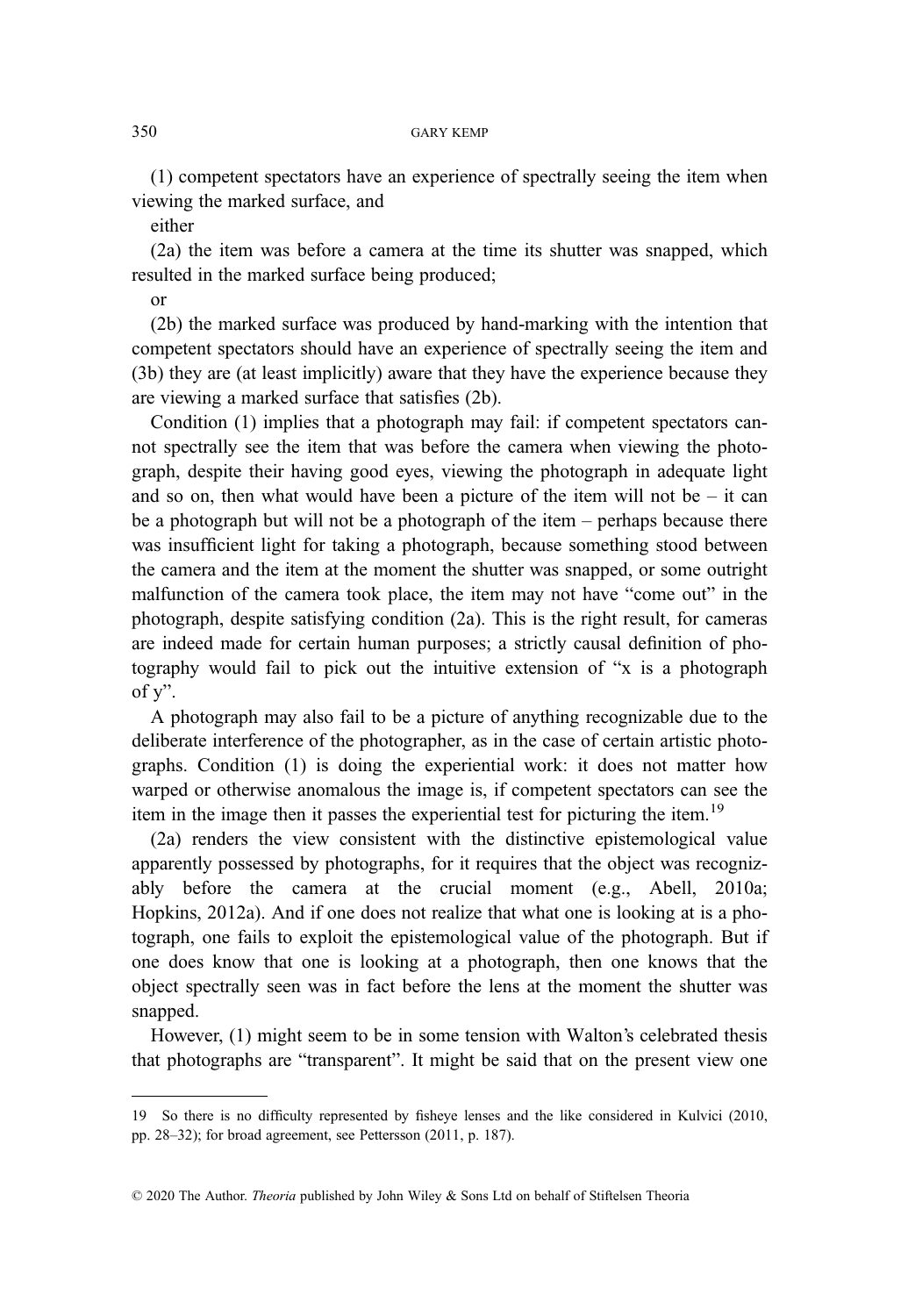does not literally see the object, which Walton requires even if one sees the object only indirectly; rather, on the present view, one only spectrally sees the object, even in the case where the sensory content of spectrally seeing an object via the photograph coincides with that of directly seeing the object (Walton, 1984).<sup>20</sup> Walton may think of his point as somewhat explicative in character – as outstripping the precision of the ordinary verb "to see", in which case any tension would be merely verbal.<sup>21</sup> But in any case, on both views, the object of a photograph must exist; it must be possible to talk about the object by fully-fledged demonstrative means. Thus if one knows that what one is seeing is a photograph, then on my account there is no reason not to allow that one may speak literally of one's "seeing" the subject of the photograph, if indirectly. Granted the relevant existential premise, one spectrally sees the object of a photograph, but this is just what it is to see indirectly the object of a photograph.

Although this is broadly speaking an "orthodox" view of what photographs are, it is not entirely, and the view makes room for the insights of the "New Theory of Photography" of Lopes (2016) and of Costello (2018) (see also Atencia-Linares, 2012). A straight orthodox theory is the view that what suffices for being a photograph of an item is simply the item's having causally interacted with a camera in the normal way (the relation between a photograph and its subject is said to be a "belief-independent, feature-tracking causal relation"). In Gricean terms, whereas a drawing of an object is a case of non-natural meaning, a photograph of it is a case of natural meaning, like the fraying of an armchair meaning the cat's having scratched it; this underwrites a photograph's ability to encode information, just as the activity of the cat may be inferred from the frayed armchair (Grice, 1957). Now according to the present view, the natural basis of photography is a necessary but not sufficient condition for the item's being pictured by the photograph, for it leaves out condition (1). But setting that aside, my view is consistent with the New Theory of Photography because my view is a narrow view of what determines the subject of a photograph, whereas the New Theory is a wider account of the full range of artistic content embodied in photographs. I shall explain.

Much the impetus behind the effort to undermine the orthodox view is to do justice to the evident truth that photography is a type of art – that Ansel Adams, Diane Arbus and so on are legitimately called artists. The beliefs and intentions of the

<sup>20</sup> There is also a tension between my view and the main claim in Cavedon-Taylor (2015), that the phenomenology of the experience of photographs is explained by the viewer's endorsement of the contents of such experiences in an immediate and non-inferential manner, while in the case of handmade pictures they are not. If Cavedon-Taylor is right, then I would reply that he is describing the typical phenomenology of the photographic experience, but it is non-inferential in experience only because the inference is habitual and readily learned.

<sup>21</sup> For a fine-grained analysis, see Walden (2016).

<sup>© 2020</sup> The Author. Theoria published by John Wiley & Sons Ltd on behalf of Stiftelsen Theoria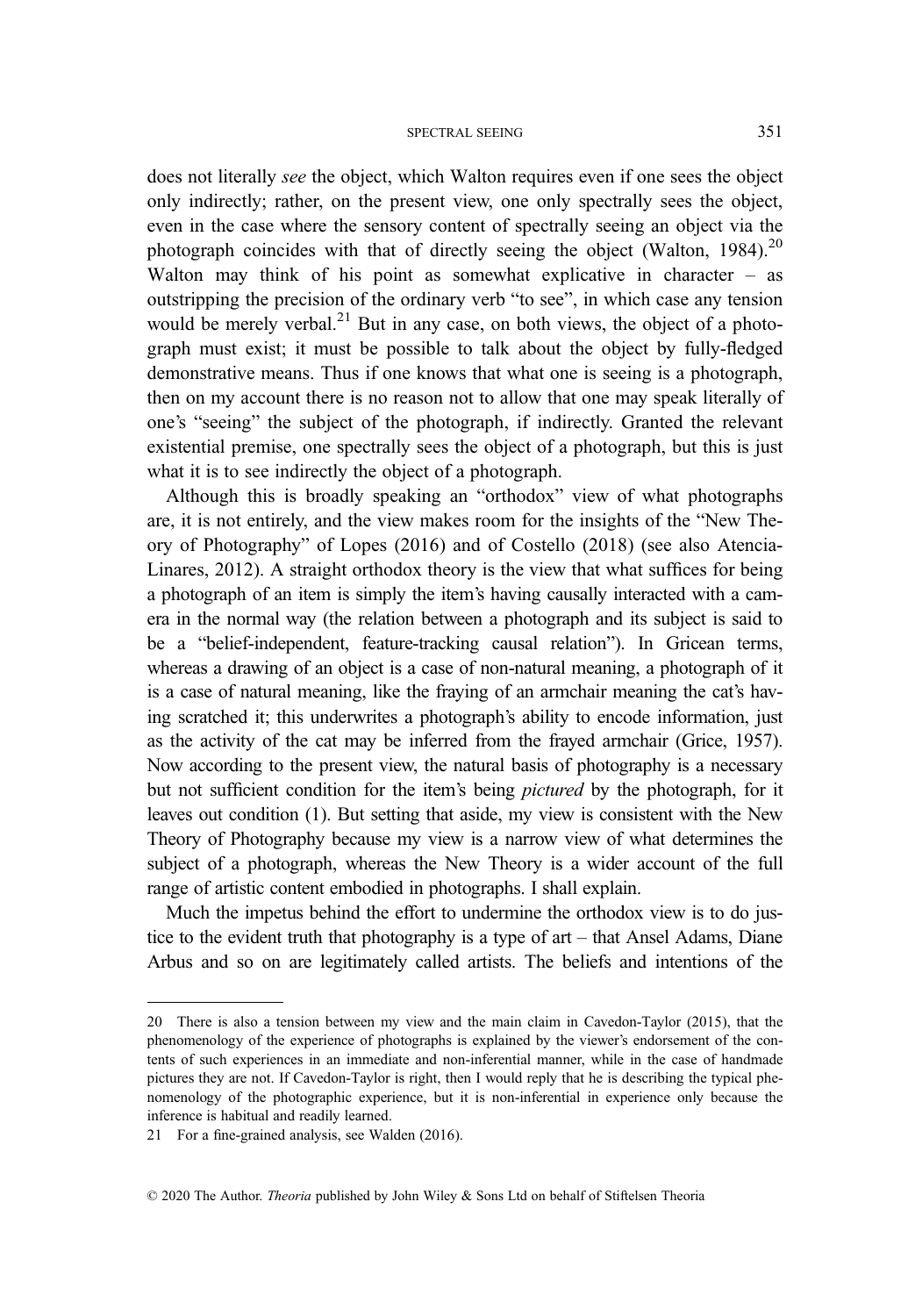artist may enter into the determination of what is to be seen in a photograph, via any of the various techniques such as burning and dodging areas to selectively affect the development of the print; choice of film and photographic paper; choice of lens, shutter-speed, ASA setting, f-stop; choice of lighting; various types of digital enhancement and more affect the look of a photograph in aesthetically relevant ways including the thoughts and feelings of the artist conveyed by the photograph. The artist may also intervene in more radical ways, from painting on the developed film or directly on the print, to various kinds of digital alteration including Photoshop and the like, to the many types of more imaginative and sometimes categorychallenging interventions discussed by Lopes and by Costello. In the vast majority of these cases, most will agree that these are nonetheless photographs, or at least that it is not stretching the ordinary term "photographs" to call them such.

The explanation for the lack of conflict between my account and the New Theory is as follows. A preliminary point is that it seems obvious that the practice of photography is not intrinsically an art. Intrinsically it is just the use of a certain technology, and whether or not the technology is employed artistically depends on the intention behind its use. The vast majority of photographs are mere snapshots, selfies or photographic records, taken with minimal or null artistic aims. But the fundamental point of the explanation is just this. If we look within the province of artistic photography, almost all of the artistic interventions mentioned in the last paragraph do not typically affect the identity of the subject of the photograph, but rather influence the properties or the perceived properties of the subject or the surroundings. Therefore the artist may have relatively free rein in affecting the look of the photograph, including the expression of his or her thoughts and feelings concerning the subject, without disturbing the basic relation represented by the definition above. From the spectator's side, it may be necessary, in order to capture the full content of a photograph, to think of the photograph in terms of the activity of the photographer – the activity of the artist – but normally that is something additional to the mere identification of the subject of the photograph. As it is for handmade pictures, then, the place to look for conceiving the transmission of such properties is a theory of expression or expressiveness in photography, rather than a theory of depiction or representation in photography; the New Theory is indeed such a theory.

I say "normally" rather than "always" in the penultimate sentence of the last paragraph because I cannot rule out that there are cases where the identity of the subject of a photograph may be altered. Thus I must concede that certain Photoshopped photographs and the like may simply be hybrid images, partly photographs and partly pictorial representations of the type discussed in the last section, with the role of the artist being performed by the person or persons applying the photo-manipulating techniques. The more extreme cases discussed

<sup>© 2020</sup> The Author. Theoria published by John Wiley & Sons Ltd on behalf of Stiftelsen Theoria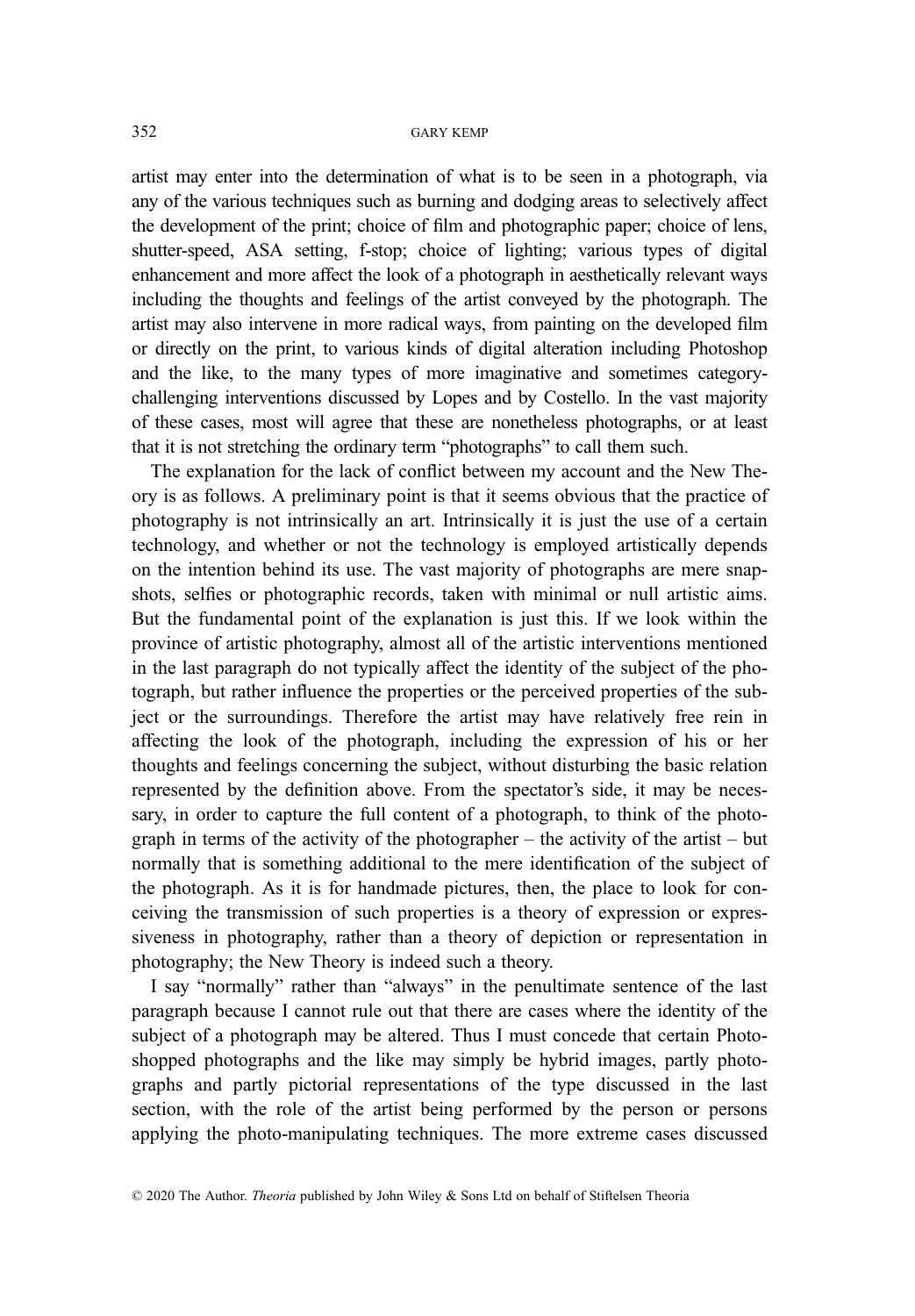by Lopes, such as Betty by Gerhard Richter, might be a case in point, or at any rate might be imagined to be a case in point. Betty was produced by painting-in photographic images projected onto a canvas by a slide projector. Especially if there were no woman intended by Richter to be seen-in the finished image identical to the woman who in fact posed for the photo, then perhaps not only is the image neither quite a photograph nor quite a painting in the ordinary sense, it is neither a case of (2a) or (2b) exclusively. It is an image partaking of both means of production. A special combination of clause (2a) with (2b) is thus called for, with (3b) perhaps also having to be invoked.

But the basic architecture of the view is compatible with the insights of Lopes or Costello. There is no reason why the full account of the intricacies of the art of photography of the New Theory cannot be embraced while adhering to the narrower view of picturing that I am pushing. Many of the other examples they discuss call for more elaboration of the theory outlined here, as again perhaps they do not fall neatly under the one or the other. But my interest here is to articulate and emphasize the idea that at the centre of all pictorial seeing, and therefore of the items seen in such seeing, is the experiential basis (1), not to work out anything like a complete theory of the art of photography.

#### 2.2 Sculpture

In contrast with the subjects of painting and photography, the subject of sculpture, especially the subject of depiction or representation in figurative sculpture, has not received a great deal of attention in the philosophical literature. Perhaps the central and long-standing question has been the question of how to integrate the role of the kinesthetic sense with the visual sense, in articulating the experience one has when viewing a sculpture (von Herder, 2002 [1778]; Read, 1961; Vance, 1995; Hall, 2013).<sup>22</sup> Of course it must be involved, but it is not strictly relevant to my concerns. A normal figurative sculpture does not actually have to be touched in order to be fully appreciated. If the kinesthetic sense must be involved, it does so via the interaction of the spectator's "off-line" kinesthetic sense with his or her visual apparatus, perhaps via Gibson's (1979) "affordances", or some other mechanism by which visual experience may be imbued with "tactile values", to misappropriate slightly a phrase of Berenson's. The one piggybacks on the other. It is certainly not necessary for identifying the object represented by a figurative sculpture that one feel the sculpture, make physical contact

<sup>22</sup> How exactly to draw the boundary between figurative and non-figurative or abstract sculpture, and whether this aligns with the distinction between sculptures which have subject-matter and those that do not, are considered in Rogers (1984).

<sup>© 2020</sup> The Author. Theoria published by John Wiley & Sons Ltd on behalf of Stiftelsen Theoria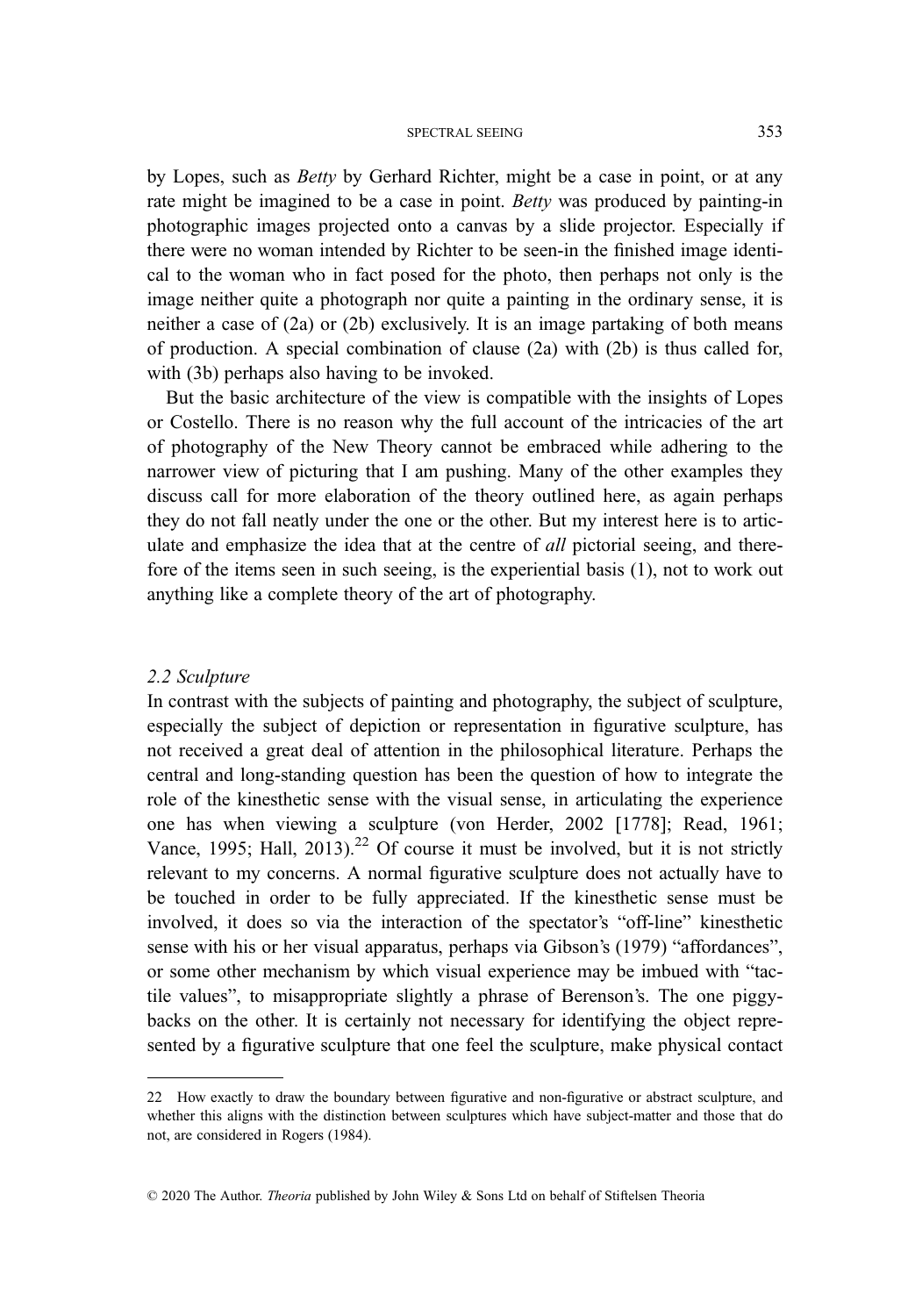with it, and nor is such contact necessary for grasping its representational content, where this includes properties of the sculpture or the subject of the sculpture.

The notion of two-folded seeing does not extend to *trompe-l'œil* representational pictures, and it is a non-starter for a general account of representation or depiction in sculpture (as Wollheim recognizes): in viewing a normal figurative sculpture in the round, it is plain that one does not have a two-folded experience – certainly one does not have a special visual experience of one thing "receding" from another as Wollheim describes it, when one knows that it is not so (Wollheim, 1987, p. 46). Indeed in the typical case, one's awareness of the spatial structure of such a sculpture is exactly the same as in everyday perception of physical objects (although not for the case of relief-sculpture, discussed later in this section).

The notion of spectral seeing fills the bill perfectly, for it pertains ultimately to one's cognitive attitude towards the object of vision, not to the peculiar nature of the object of vision. As might have been anticipated from my use of the story of the fox and the stone to introduce the notion of spectral seeing or the example of the Old Man of Stoer, the further widening of the definition to embrace figurative sculpture is straightforward. With spectral seeing made central to the account, facts about the actual shape of the sculpted object are consigned to a subsidiary role in determining representational content, a causal role suitable for an explanation of how sculptures with certain shapes in fact give rise to spectral seeing.<sup>23</sup> Such explanations may be simple, in the case of realistic sculpture in the classical style, or complex, for example, in the case of the works of Giacometti or of Henry Moore – exquisitely so, for example, in the case of the works of Richard Dupont or of Paul Kaptein.

I take it that the distinction between two-dimensional representations of threedimensional objects and three-dimensional representations of three-dimensional objects forms a continuum or scale, with a comparatively large head and a large tail, having ordinary pictures at the head, ordinary figurative sculptures in the round (including busts etc.) at the tail, and the region between them occupied by relief sculptures, with their precise location on the continuum being determined by their degree of relief. By the "degree of relief" I mean the ratio of one scale to another – the scale for recession (the representing object's size measured front to back divided by the represented object's size measured front to back), to the lateral scale (the representing object measured laterally divided by the represented object measured laterally). Of course actual relief sculptures are often more complicated – the space may exhibit variable degrees of relief, most conspicuously – but this captures the basic distinction.

<sup>23</sup> For an alternative, see Hopkins (2010b).

<sup>© 2020</sup> The Author. Theoria published by John Wiley & Sons Ltd on behalf of Stiftelsen Theoria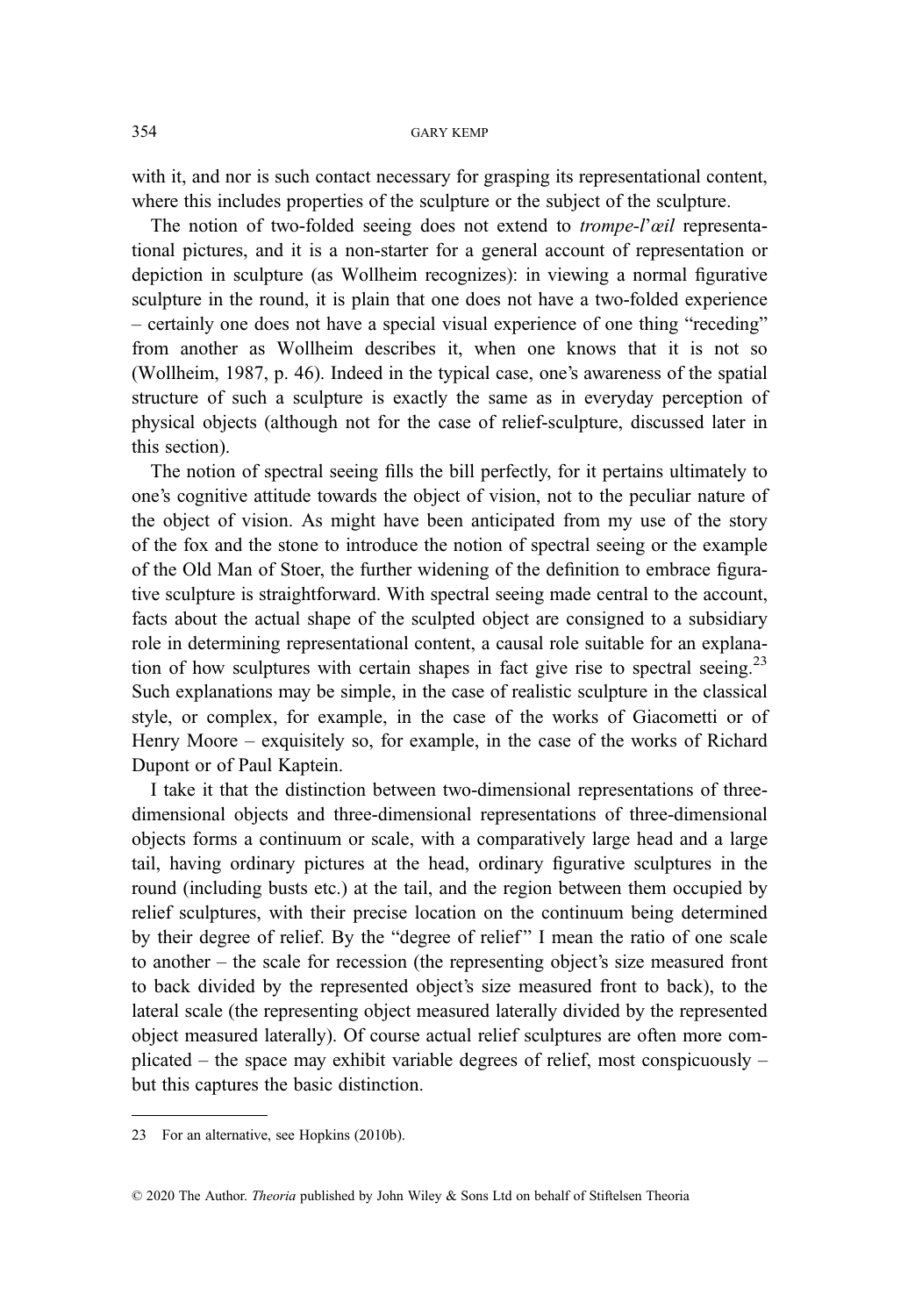Thus the final definition, now replacing "marked surface" with "object", and "picture" with "depiction":

An object is a depiction of an item if and only if:

(1) competent spectators have an experience of spectrally seeing the item when viewing the object, and

either

(2a) the item was before a camera at the time its shutter was snapped, which resulted in the object being produced;

or

(2b) the object was produced by hand-marking with the intention that competent spectators should have an experience of spectrally seeing the item and (3b) they are (at least implicitly) aware that they have the experience because they are viewing an object that satisfies (2b);

or

(2c) the object exhibits a non-zero degree of relief such that its maker intended that competent spectators should have the experience of spectrally seeing the item and (3c) they are (at least implicitly) aware that they have the experience because they are viewing an object that satisfies (2c).

(2a, 2b and 2c) are the varying standards of correctness; and (3b and 3c) together represent the reflexive condition, absent in case (a). Condition (1) is the common, experiential element of depiction, and I put it that its importance is such as to justify my advancing a single multiply disjunctive definition rather than three separate definitions, even though of course there is no logical reason for this, only a pragmatic one. That what is demanded of the spectator's visual apparatus in all three cases is the activation of spectral seeing, the very same capacity that is active in children when they see animals in clouds and the like, is, I assume, a conspicuous virtue of the account.

Natural phenomena are not depictions. The Sleeping Lady – Mt. Tamalpais – of Marin County fails to satisfy clause (2c) and (3c) and is thus disqualified. The same goes for footprints, or fossilized impressions which provide likenesses of creatures or plants that lived long ago; they are images or traces, but not depictions. Even so the definition is by no means an extensionally sharp one. To say whether maps and diagrams, or one of Louise Nevelson's works, or an image produced with an electron microscope, qualify as depictions, is not here decided. And difficult cases in various further dimensions might be adduced.

## 2.3 Film, video and drama

As suggested in the introduction, standard films or videos, whether digital or analogue, whether animated or live action, do seem to qualify as depictions in my sense, with some adjustment to conditions (2a), (2b) and (3b) (see Abell, 2010b).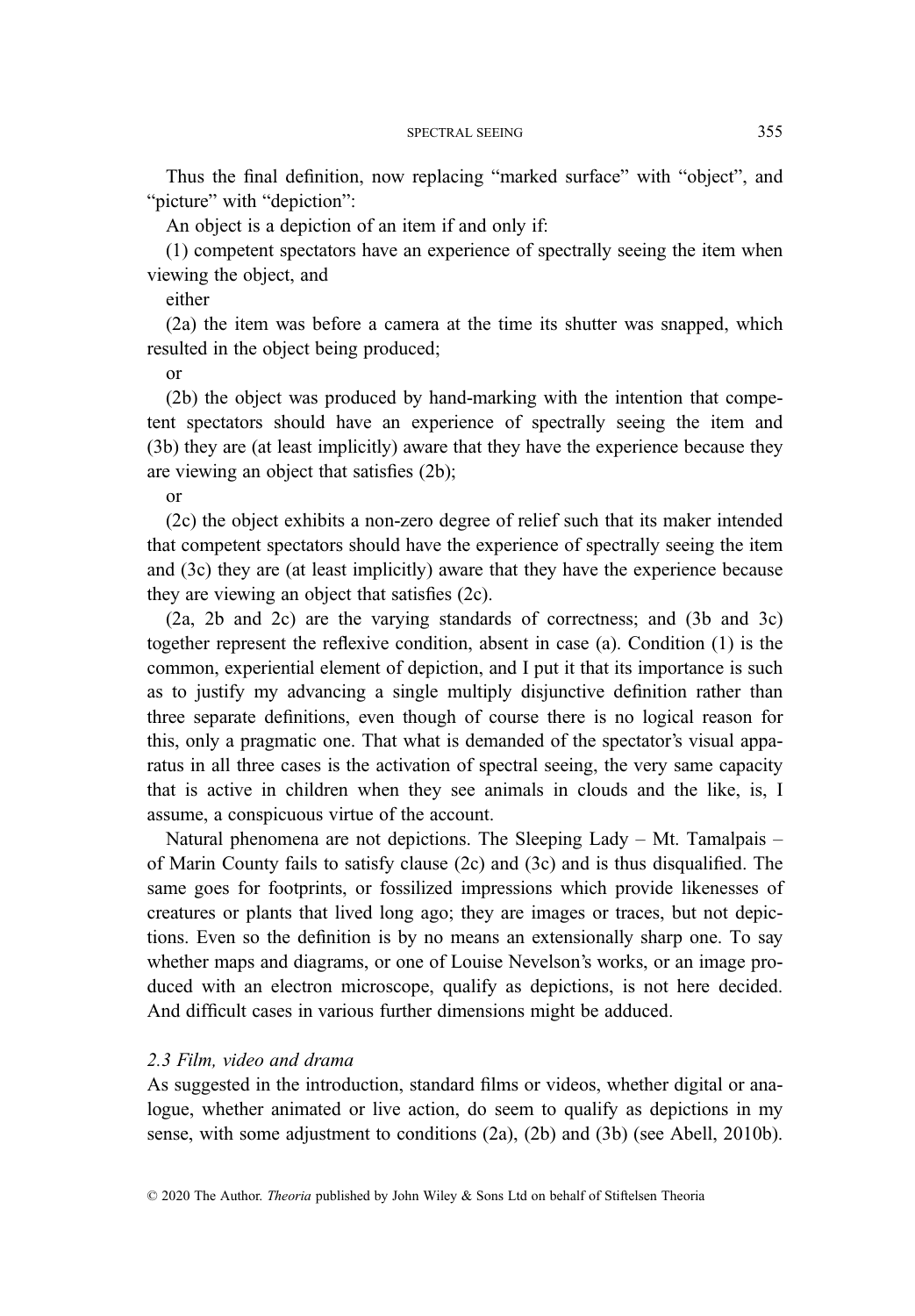I will not develop the account along these lines except to offer the following remarks. The "item" that is depicted, the reader will recall, can be either an object or a state-of-affairs – thus such examples as the memorial to Jan Hus in the Old Town Square of central Prague straightforwardly qualify as depictions, despite comprising several figures disparate from each other. Likewise, we can generalize the notions "item" and "state-of-affairs" from temporally static or threedimensional ones to ones explicitly involving a temporal dimension – to "fourdimensional object" or to "state-of-affairs-as-extended-in-time" (or to "temporal sequence of states-of-affairs"). Thus, for example, ordinary news-footage or a film showing a football match would call only for a small adjustment to the photographic disjunct, (2a). (It might strike one as odd that a case of ordinary newsfootage should be called a "depiction", but again ordinary language is not sacrosanct.) An animated film in the hand-drawn style would call only for an analogous adjustment to the drawing/painting disjunct, the conjunction of (2b) with (3b). For live-action dramatic film the situation is more complicated, since even in the simplest cases there are two figures involved, the actor and the person or role played. If I am right that the relation between the film – as projected or as appears on screen – and the events actually taking place before the camera can be handled with a straightforward adjustment to (2a), then the problem in effect boils down to the relation of an actor playing a role in a dramatic stage presentation. The question is therefore of how best to conceive the relation between live actor and role. It is partly because of the subtlety, diversity and complexity of this matter, and partly because a theoretical treatment of modern digital animation and video would be comparatively fussy, that I will not enter further here into the general question of cinematic depiction except to say that as far as I can see, there would be no reason not to retain the experiential core of my account of depiction.

## Acknowledgements

I would like to thank the anonymous referees for this journal for their careful commentary.

### References

- ABELL, C. (2010a) "The Epistemic Value of Photographs." In C. Abell and K. Bantinaki (eds), Philosophical Perspectives on Depiction, pp. 81–103. Cambridge: Cambridge University Press.
- ABELL, C. (2010b) "Cinema as a Representational Art." British Journal of Aesthetics 50(3): 273–286.

© 2020 The Author. Theoria published by John Wiley & Sons Ltd on behalf of Stiftelsen Theoria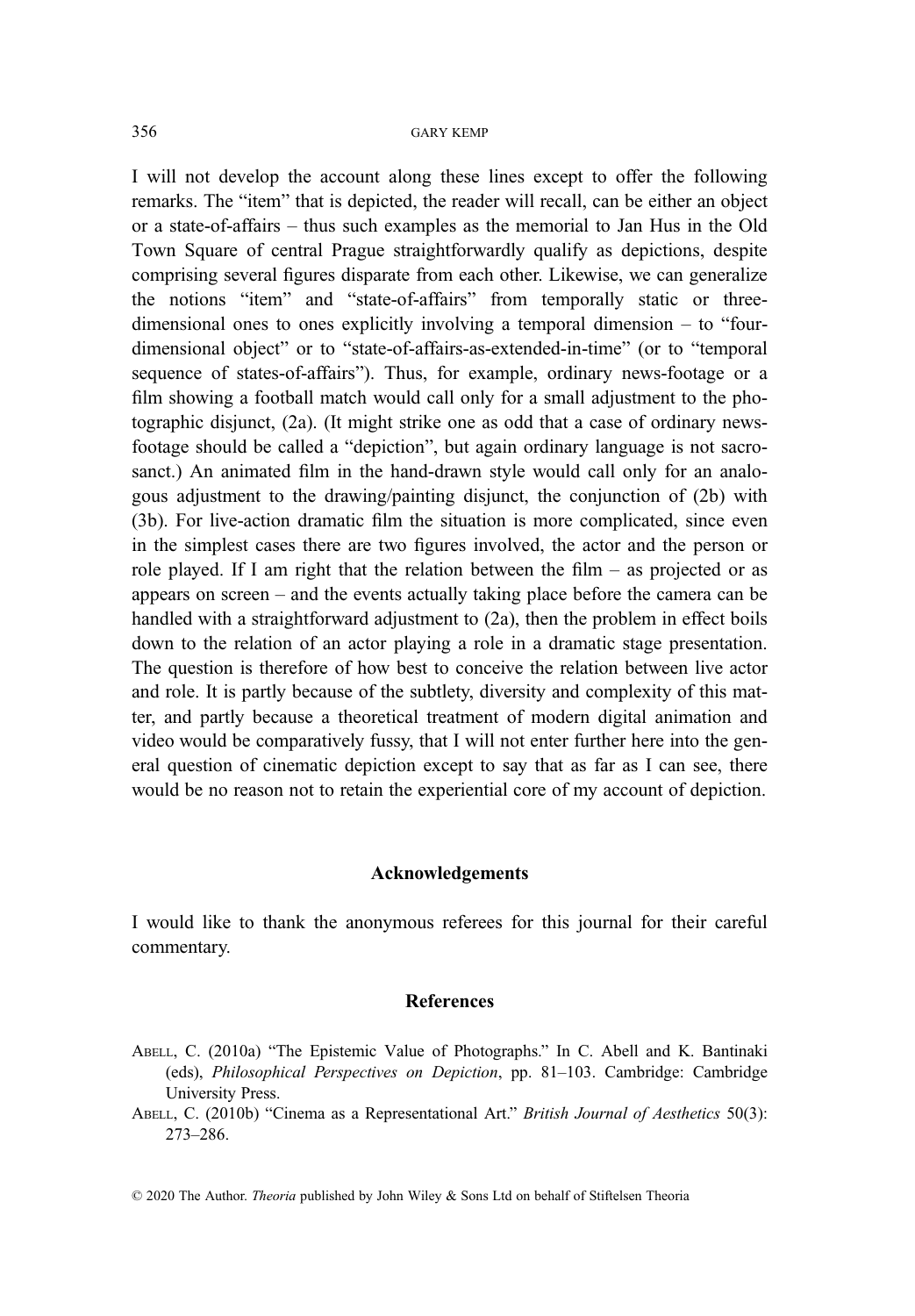- AGAM-SEGAL, R. (2019) "Avner Baz on Aspects and Concepts: a Critique." Inquiry 2019. <https://doi.org/10.1080/0020174X.2019.1610049>.
- ATENCIA-LINARES, P. (2012) "Fiction, Nonfiction, and Deceptive Photographic Representation." Journal of Aesthetics and Art Criticism 70(1): 19–30; BRISCOE, R. (2018) "Gombrich and the Duck-Rabbit." In M. Beaney, B. Harrington and D. Shaw (eds), Aspect Perception after Wittgenstein: Seeing-As and Novelty, pp. 49–88. New York: Routledge.
- BUDD, M. (1992) "On Looking at a Picture." In J. Hopkins and A. Savile (eds), Psychoanalysis, Mind and Art: Perspectives on Richard Wollheim, Aristotelian Society Monographs, pp. 259–280. Oxford: Blackwell.
- BURGE, T. (2010) Origins of Objectivity. Oxford: Oxford University Press.
- CAVEDON-TAYLOR, D. (2015) "Photographic Phenomenology as Cognitive Phenomenology." British Journal of Aesthetics 55(1): 71–89.
- COSTELLO, D. (2018) On Photography: A Philosophical Inquiry. London: Routledge.
- FEAGIN, S. L. (1998) "Presentation and Representation." Journal of Aesthetics and Art Criticism 56(3): 234–240.
- GIBSON, J. J. (1979) The Ecological Approach to Visual Perception. Boston, MA: Houghton Mifflin.
- GRICE, H. P. (1957) "Meaning." Philosophical Review 66(3): 377–388.
- HALL, J. (2013) "The Blind Spot: An Essay on the Relations between Painting and Sculpture in the Modern Age." British Journal of Aesthetics 53(4): 479–482.
- VON HERDER, J. G. (2002 [1778]) In J. Gaiger (ed.), Sculpture: Some Observations on Shape and Form from Pygmalion's Creative Dream. Chicago, IL: University of Chicago Press.
- HOPKINS, R. (1998) Picture, Image and Experience. Cambridge: Cambridge University Press.
- HOPKINS, R. (2010a) "Inflected Pictorial Experience: Its Treatment and Significance." In C. Abell and K. Bantinaki (eds), Philosophical Perspectives on Depiction, pp. 151–180. Cambridge: Cambridge University Press.
- HOPKINS, R. (2010b) "Sculpture and Perspective." British Journal of Aesthetics 50(4): 357–373.
- HOPKINS, R. (2012a) "Factive Pictorial Experience: What's Special about Photographs?" Noûs 46(4): 709–731.
- HOPKINS, R. (2012b) "Seeing-in and Seeming to See." Analysis 72(4): 650–659.
- HYMAN, J. (2006) The Objective Eye: Colour, Form, and Reality in the Theory of Art. Chicago, IL: Chicago University Press.
- KANT, I. (1996) Critique of Pure Reason, trans. W. Pluhar. Indianapolis: Hackett.
- KEMP, G. (2016a) "Science versus the Humanities: Hyman on Wollheim on Depiction." Journal of Aesthetic Education 50(2): 1–7.
- KEMP, G. (2016b) "A Measure of Kant Seen in Wollheim." In G. Kemp and G. M. Mras (eds), Wollheim, Wittgenstein, and Pictorial Representation: Seeing-as and Seeing-in, pp. 183–204. London: Routledge.
- KEMP, G. (2018) "On Looking Through Wollheim's Bifocals: Depiction, Twofolded Seeing and the Trompe-l'œil." British Journal of Aesthetics 58(4): 435–447.
- KULVICI, J. (2009) "Heavenly Sight and the Nature of Seeing-in." Journal of Aesthetics and Art Criticism 67(4): 387–398.
- KULVICI, J. (2010) "Pictorial Diversity". In C. Abell and K. Bantinaki (eds), Philosophical Perspectives on Depiction, pp. 26–51. Cambridge: Cambridge University Press.

© 2020 The Author. Theoria published by John Wiley & Sons Ltd on behalf of Stiftelsen Theoria